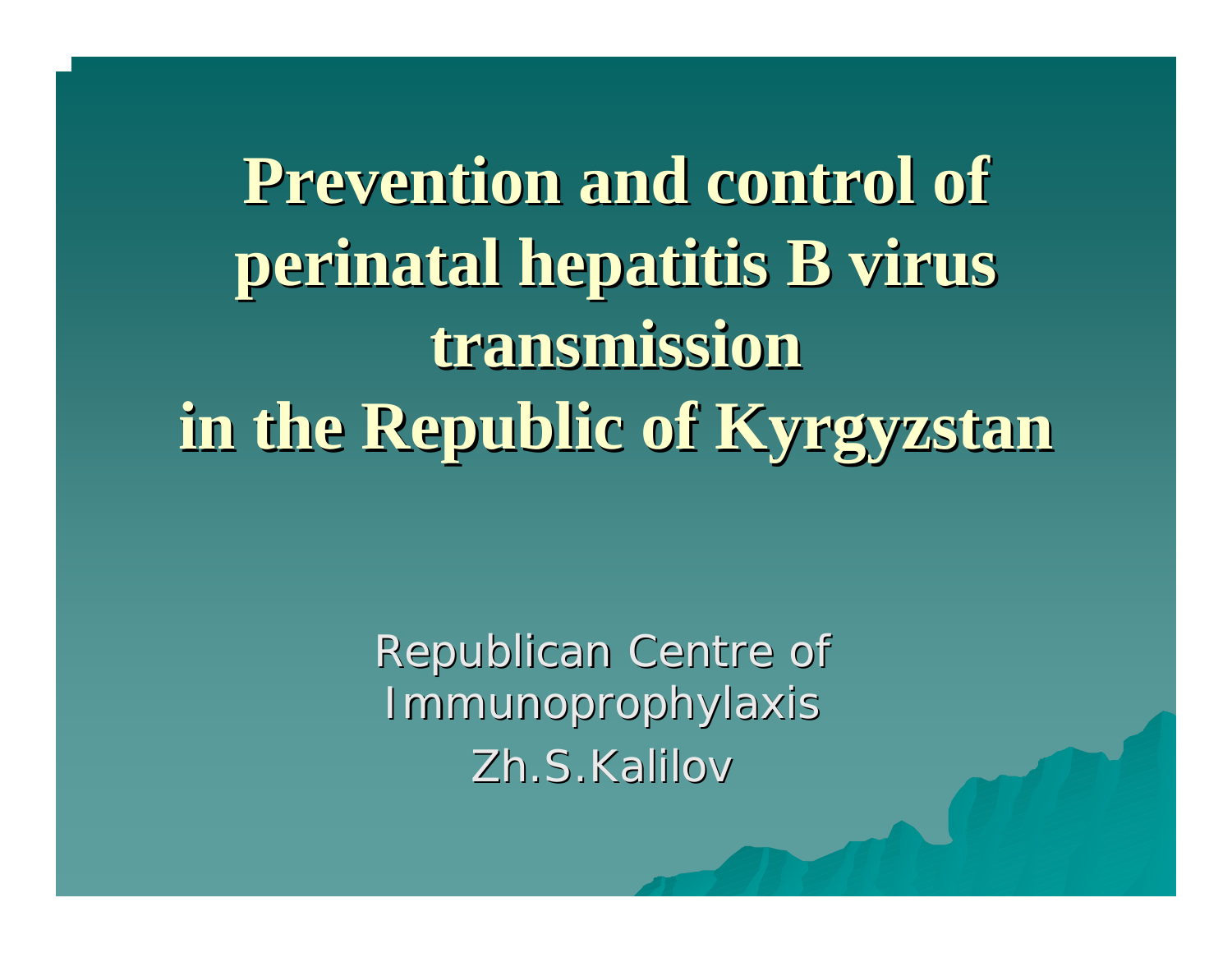### **Target Programme "Viral Hepatitis" in the Republic of Kyrgyzstan, 1999-2010**

#### **Programme Programme goal:**

**Reducing the incidence of acute viral** hepatitis, and preventing chronic hepatitis, **cirrhosis and hepatocellular carcinoma** 

#### **Objectives Objectives:**

- **national policy development national policy development;**
- **reliable reliable aetiological aetiological diagnosis of viral diagnosis of viral hepatitis hepatitis;**
- **immunization against viral hepatitis B immunization against viral hepatitis B;**
- **safety of health safety of health-related interventions related interventions;**
- **reduction of risk of reduction of risk of perinatal perinatal infections infections**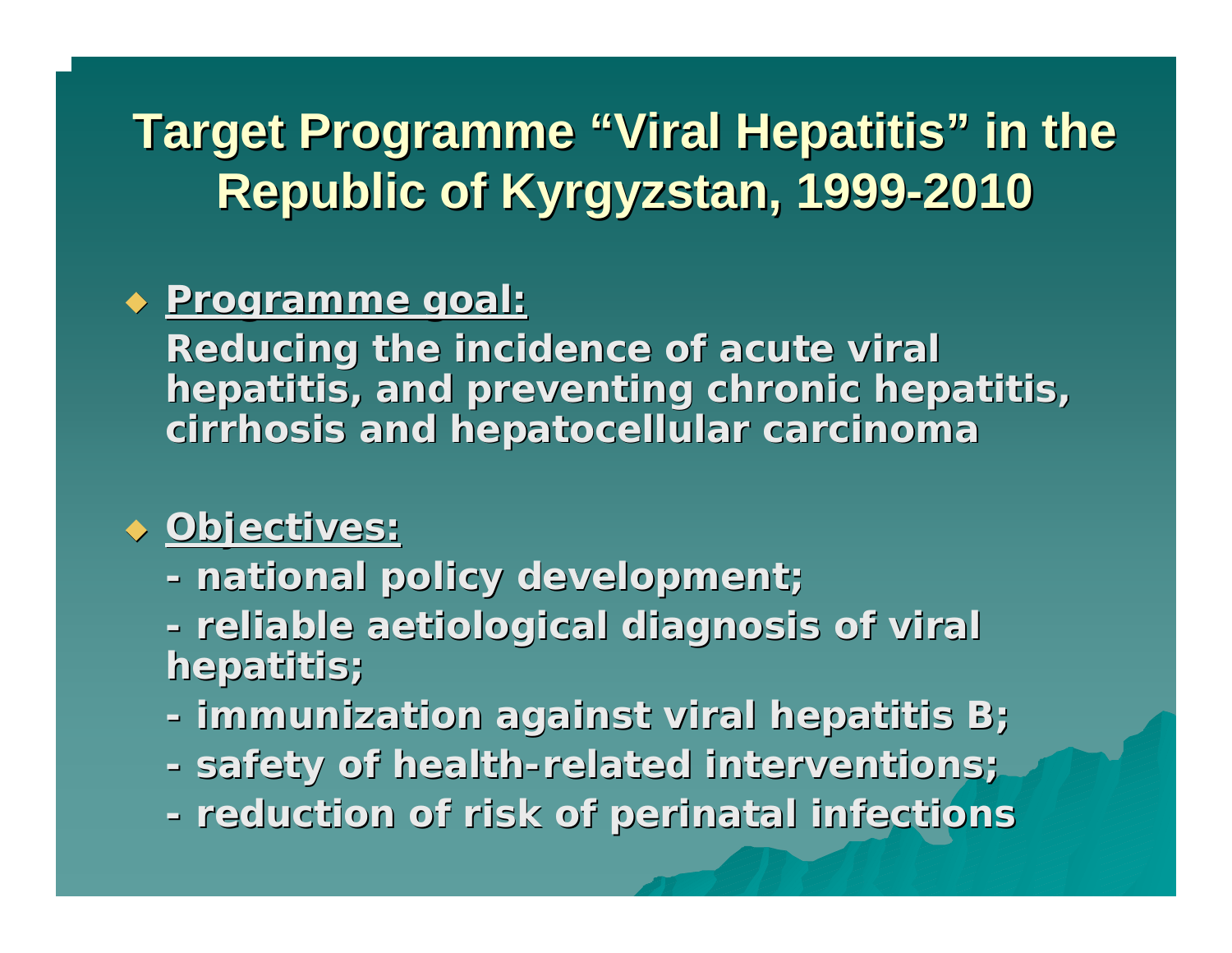### **Hepatitis B prevalence study, Hepatitis B prevalence study, 1998 -1999**



 $\Box$  HBs Ag  $\Box$  anti-HBc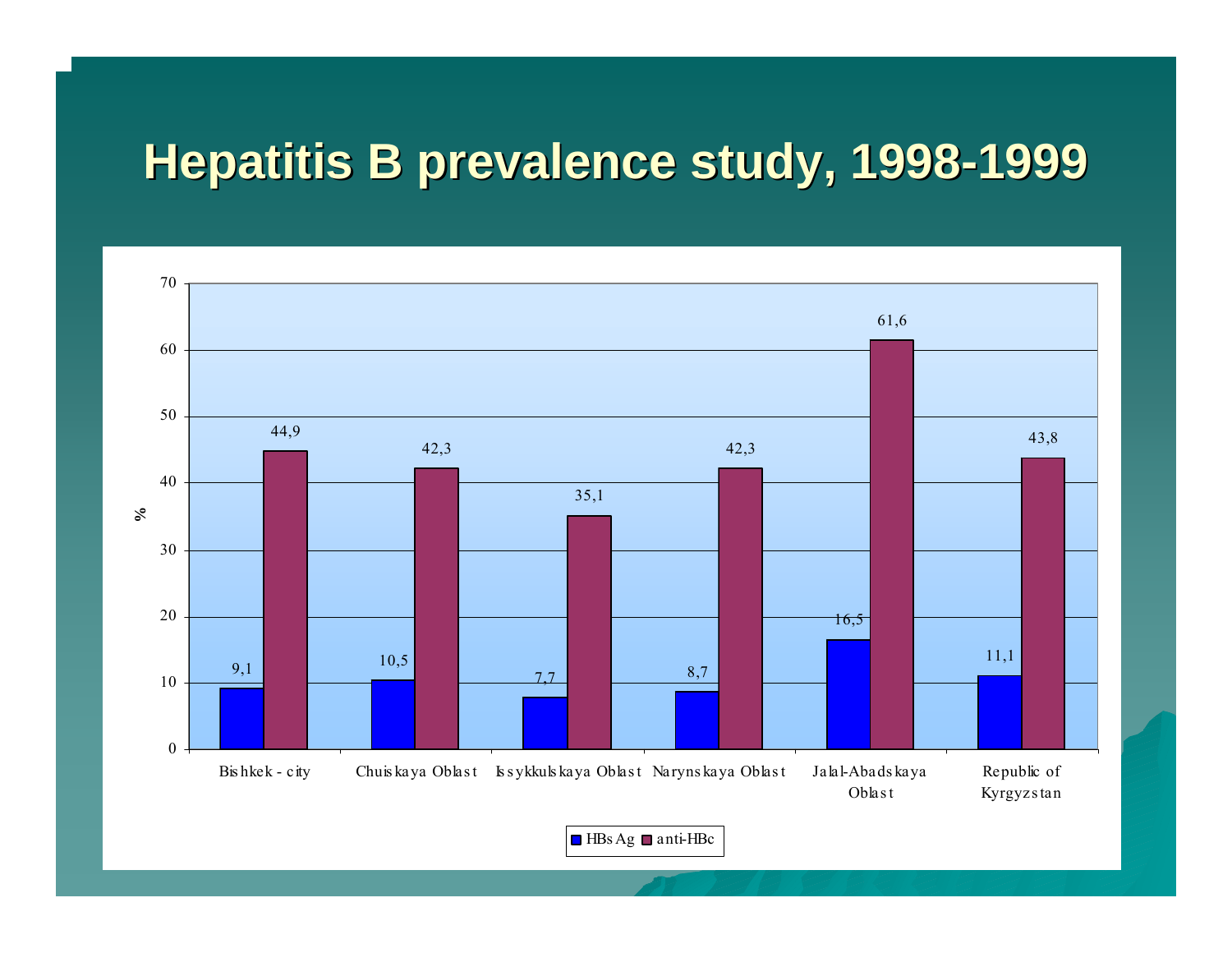### Viral Hepatitis (VH) Sentinel Surveillance System since 2000 onwards



**Republican Reference Laboratory of Viral Infections(EIA for 5 markers)**

**Northern Region Naryn (sera from VH patients treated at the Oblast Hospital)**

**Central region City of Bishkek, (sera from each 5th VH patient treated at the Infectious Diseases Hospital**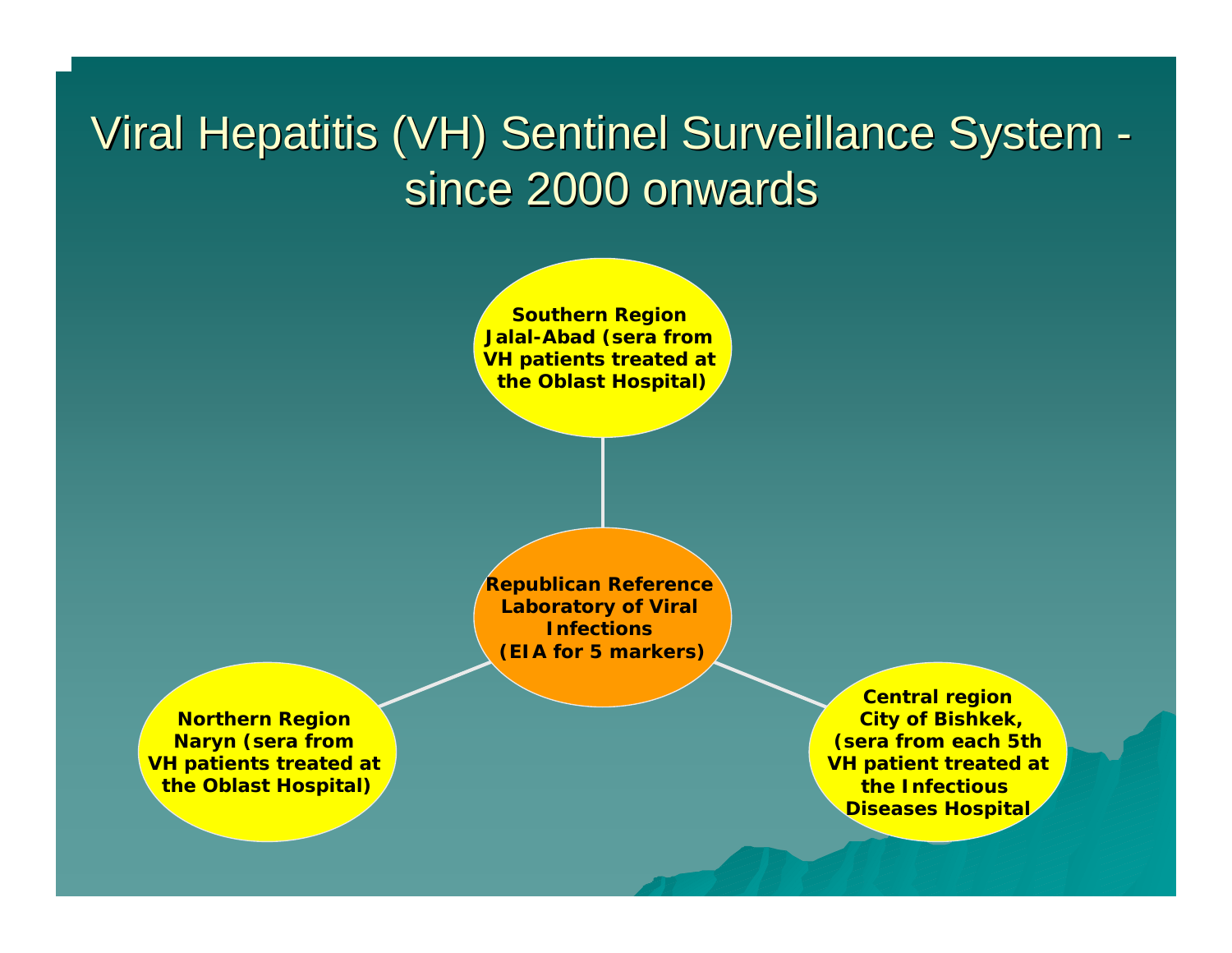# Percent of hepatitis B in the viral hepatitis structure, 2004



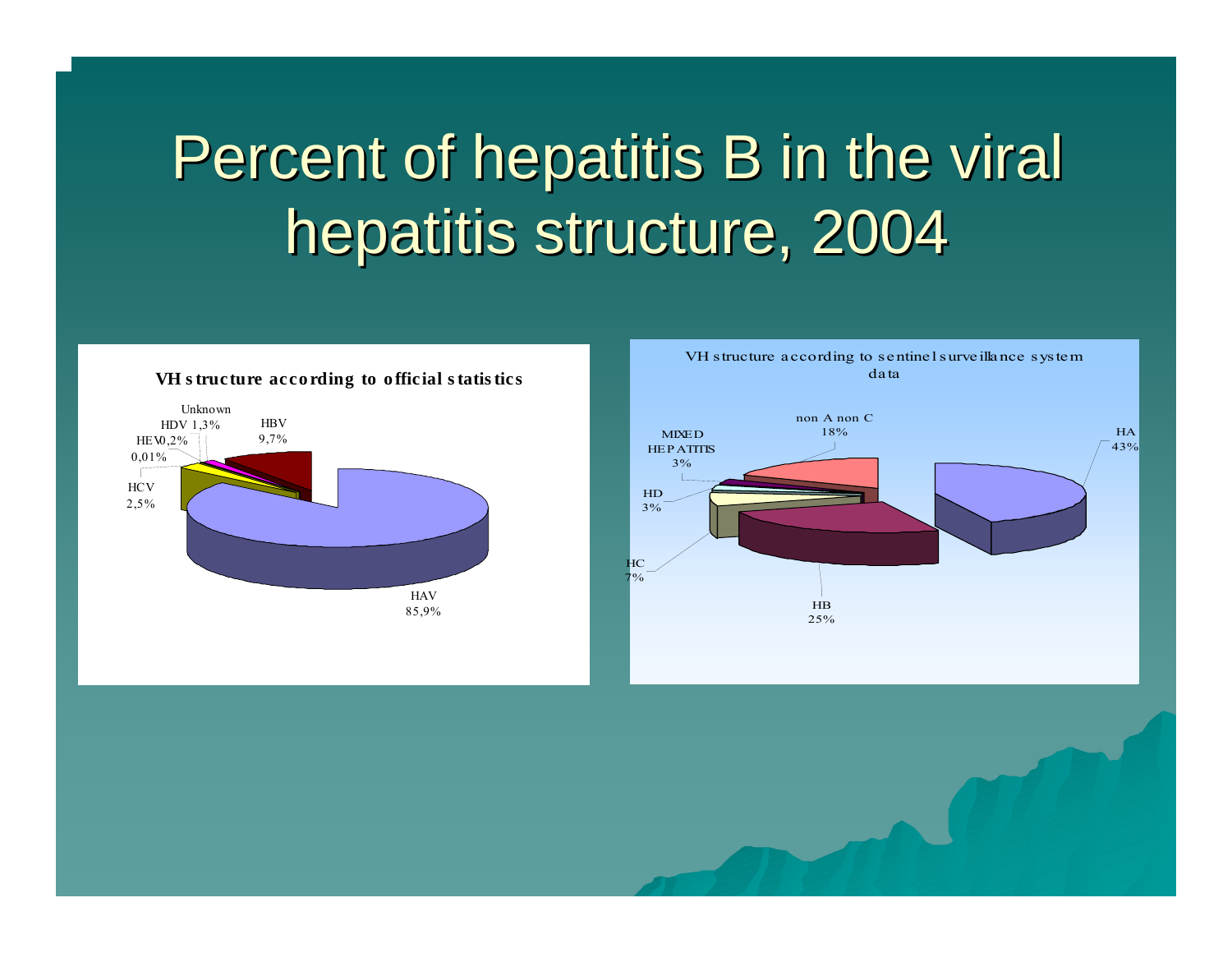Introduction stages for immunization against hepatitis B

 $\leftrightarrow 1999$ – in 5 of 8 regions of the regions of the Republic;

 $\bigstar 2000$  -– continued vaccination in 5 of 8 regions;

 $\triangle$  2001-2005 – $-$  all regions of the country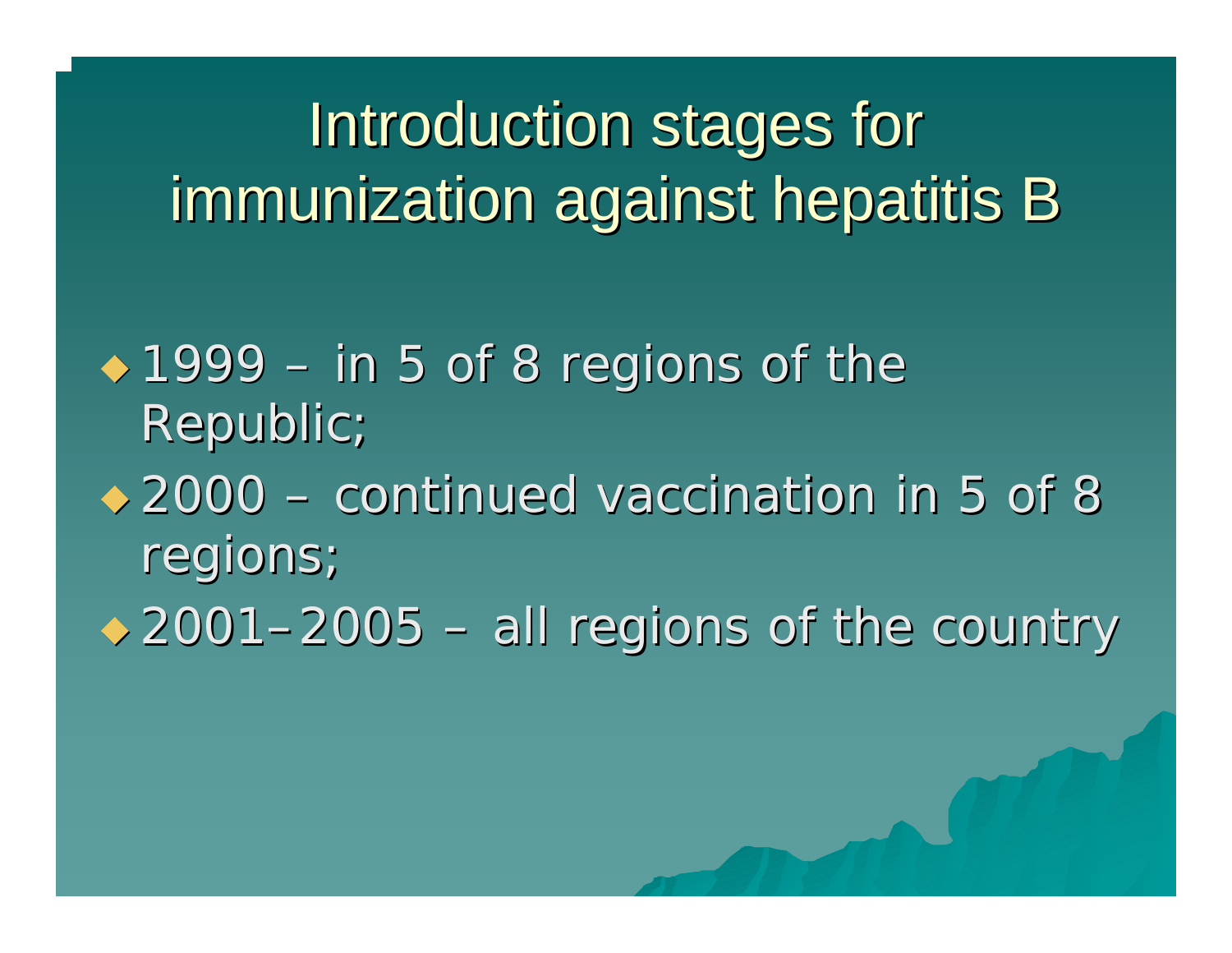## Coverage of infants <1 year with 3 Coverage of infants <1 year with 3 doses of HepB vaccine

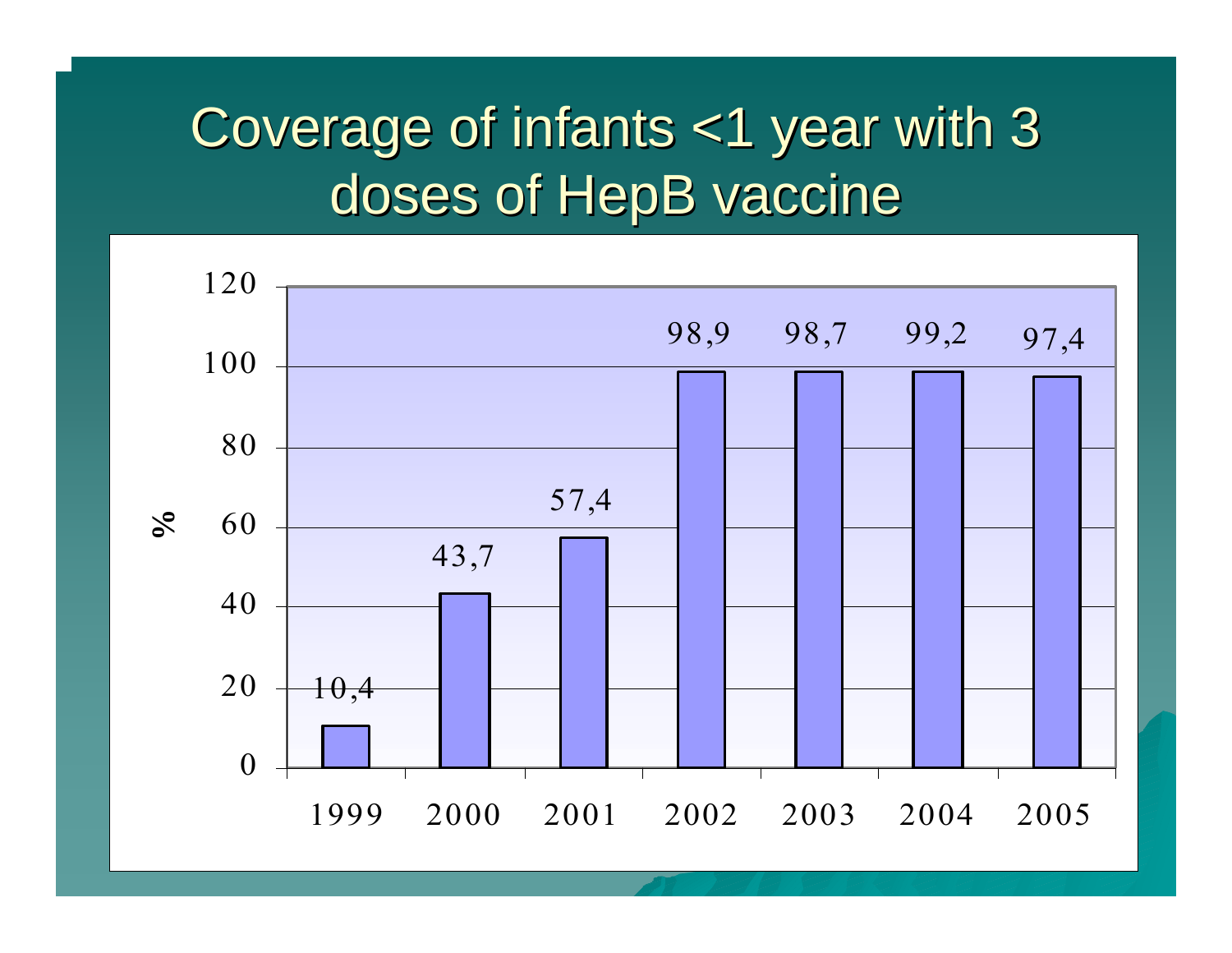## **Timing of hepatitis B vaccination according to the National Immunization according to the National Immunization Schedule Schedule**

◆Dose 1 –– within 24 hours after birth;

◆Dose 2 · – at 2 months (together with DPT and OPV); ◆Dose 3 – at 5 months (together with DPT and OPV )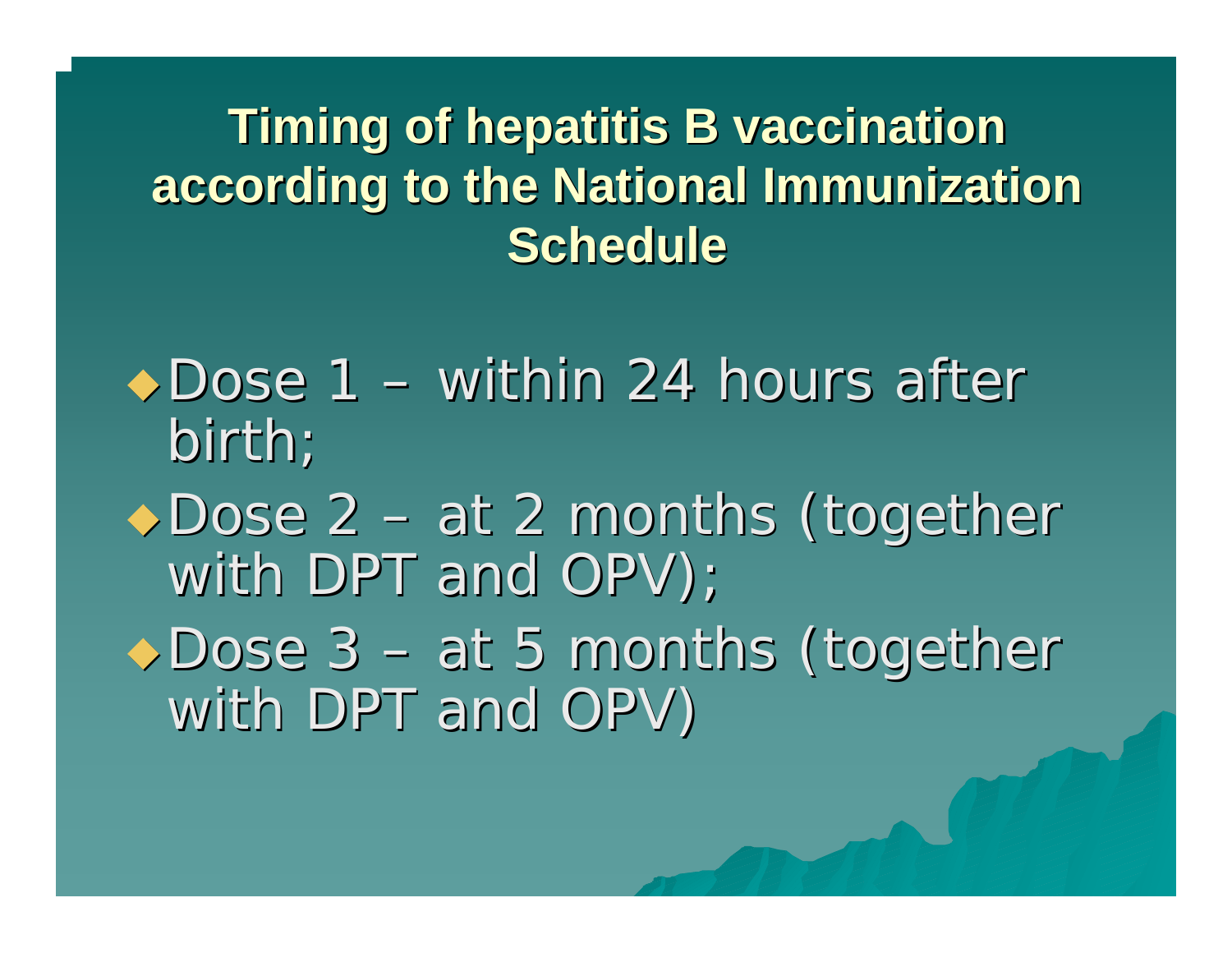Ensuring managed deliveries Ensuring managed deliveries

 **Deliveries at health facilities Deliveries at health facilities 98,2%;**

**Deliveries outside health facilities + attended by health care workers attended by health care workers 0,5%;**

 **Home deliveries not attended by Home deliveries not attended by health care workers health care workers 1,3%**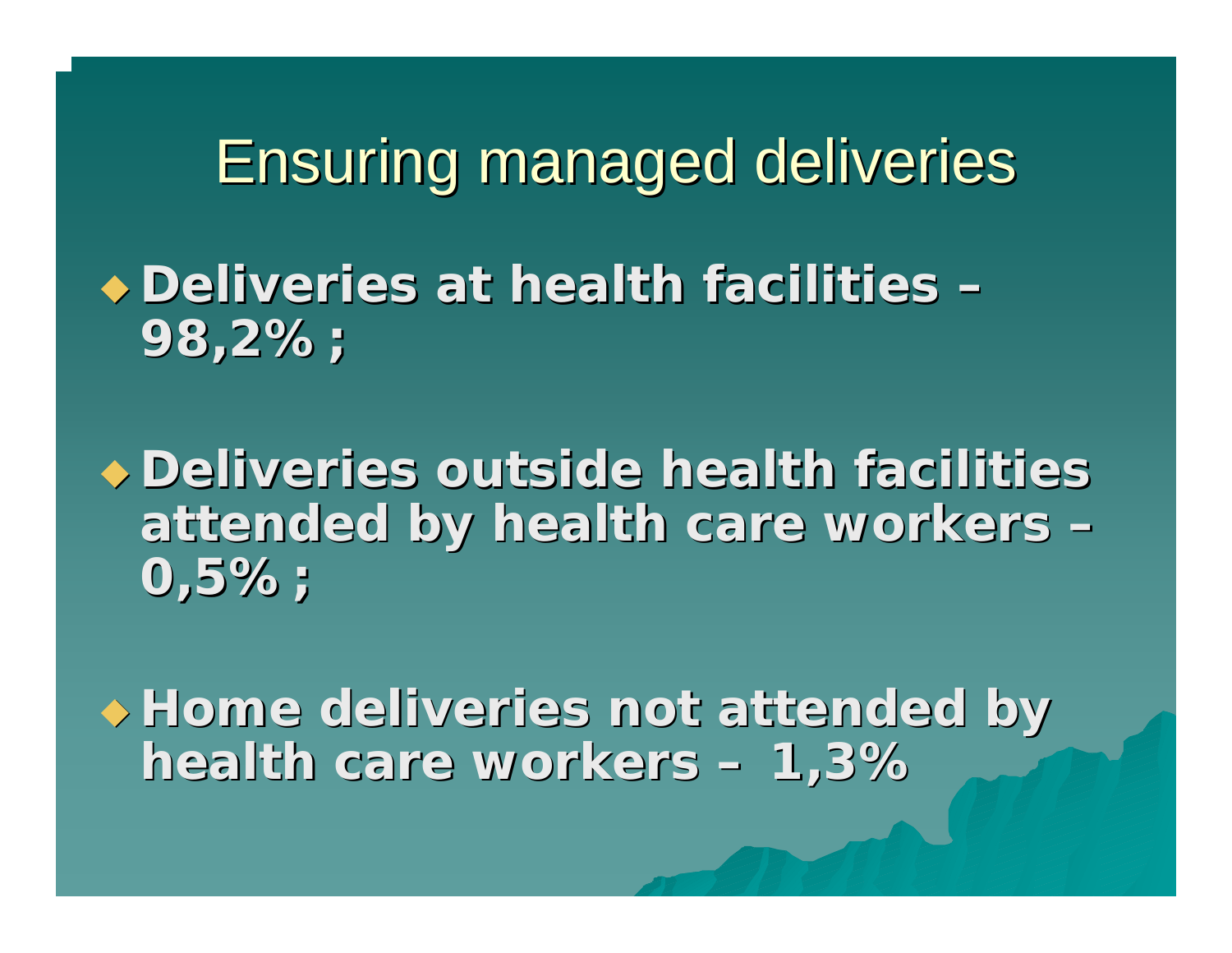# Vaccination of the neonates

#### **Deliveries at health facilities Deliveries at health facilities**

**Specially trained nurse Specially trained nurse - within 24 hours after birth hours after birth**

#### **Home deliveries Home deliveries**

**Polyclinic vaccination Polyclinic vaccination Feldcher Feldcher**

**nurse**

**(physician's assistant) (physician's assistant)**

on the day of registration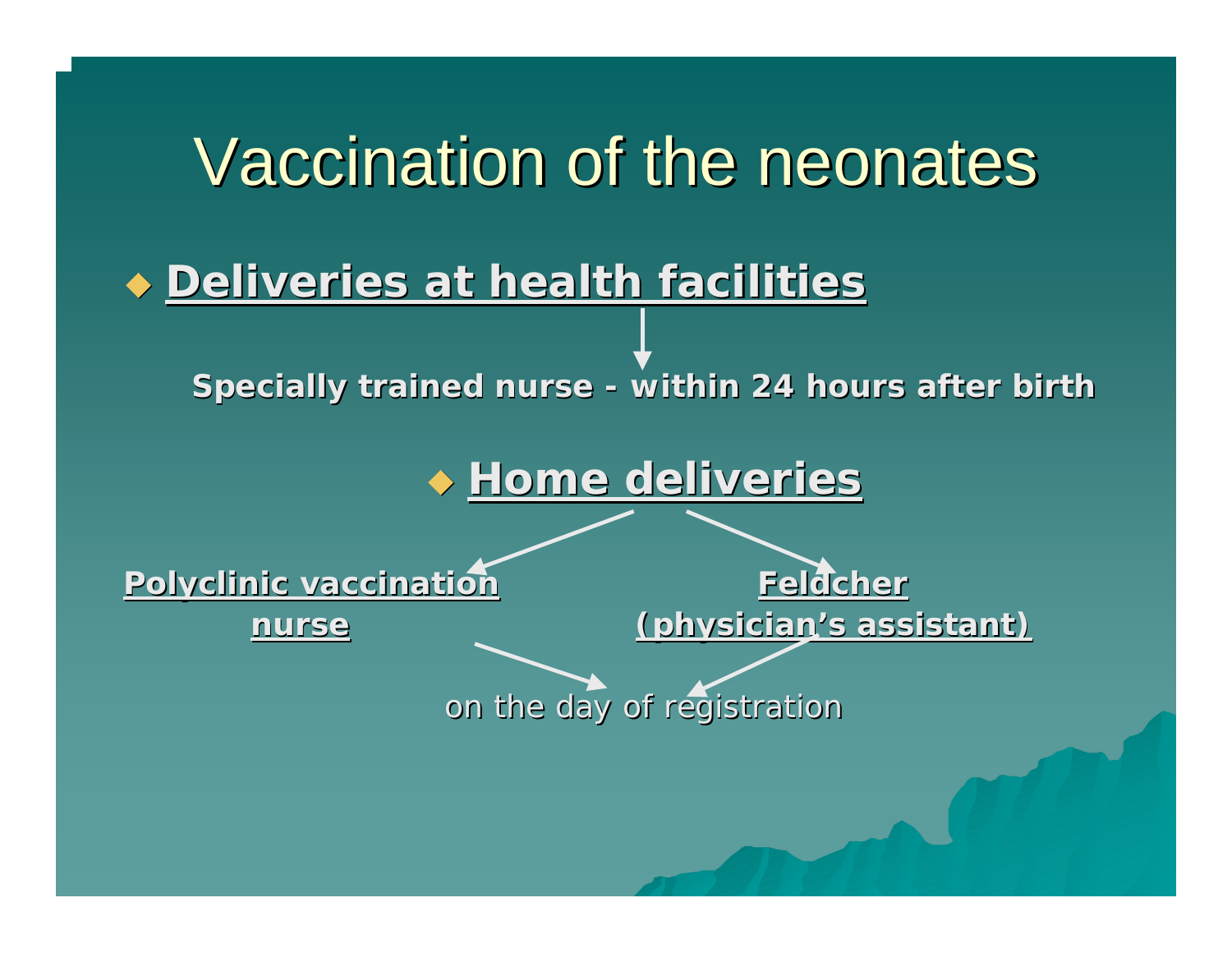# Coverage of the neonates with first dose of BCG, OPV and HepB

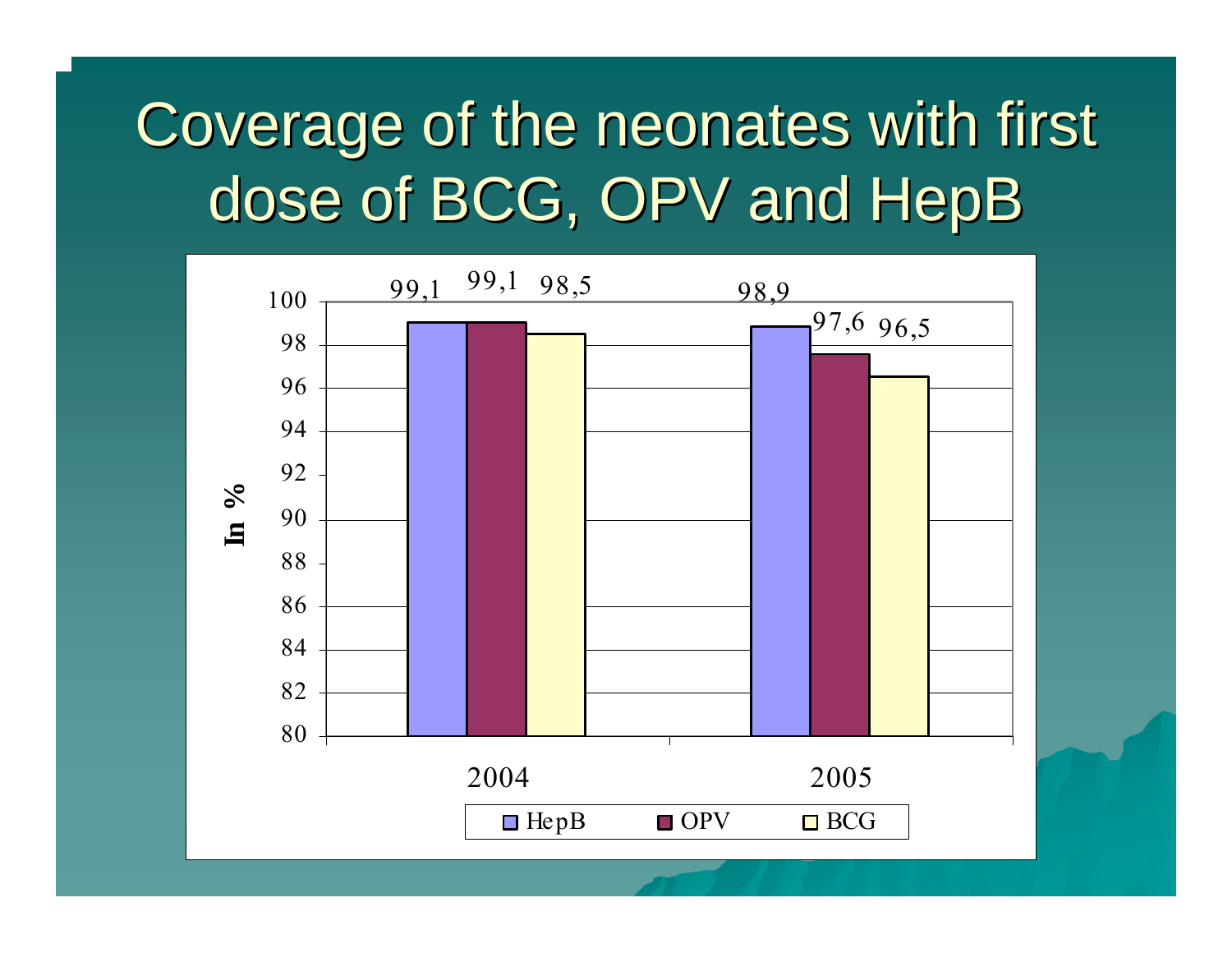### **Coverage of infants in their first year of life with HepB1 and HepB3 life with HepB1 and HepB3**

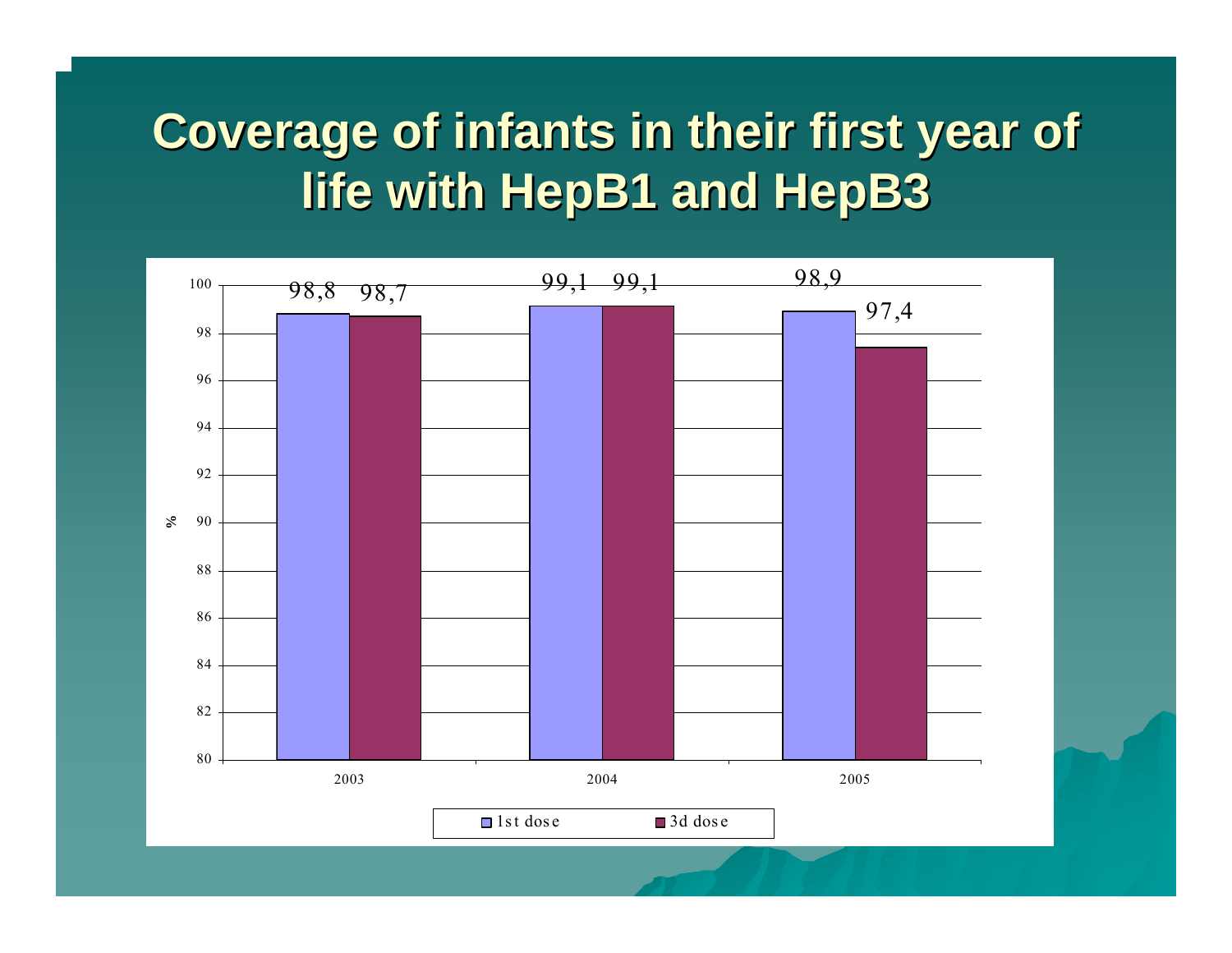### **Incidence of viral hepatitis B in children <1 year and <5 years in children <1 year and <5 years**

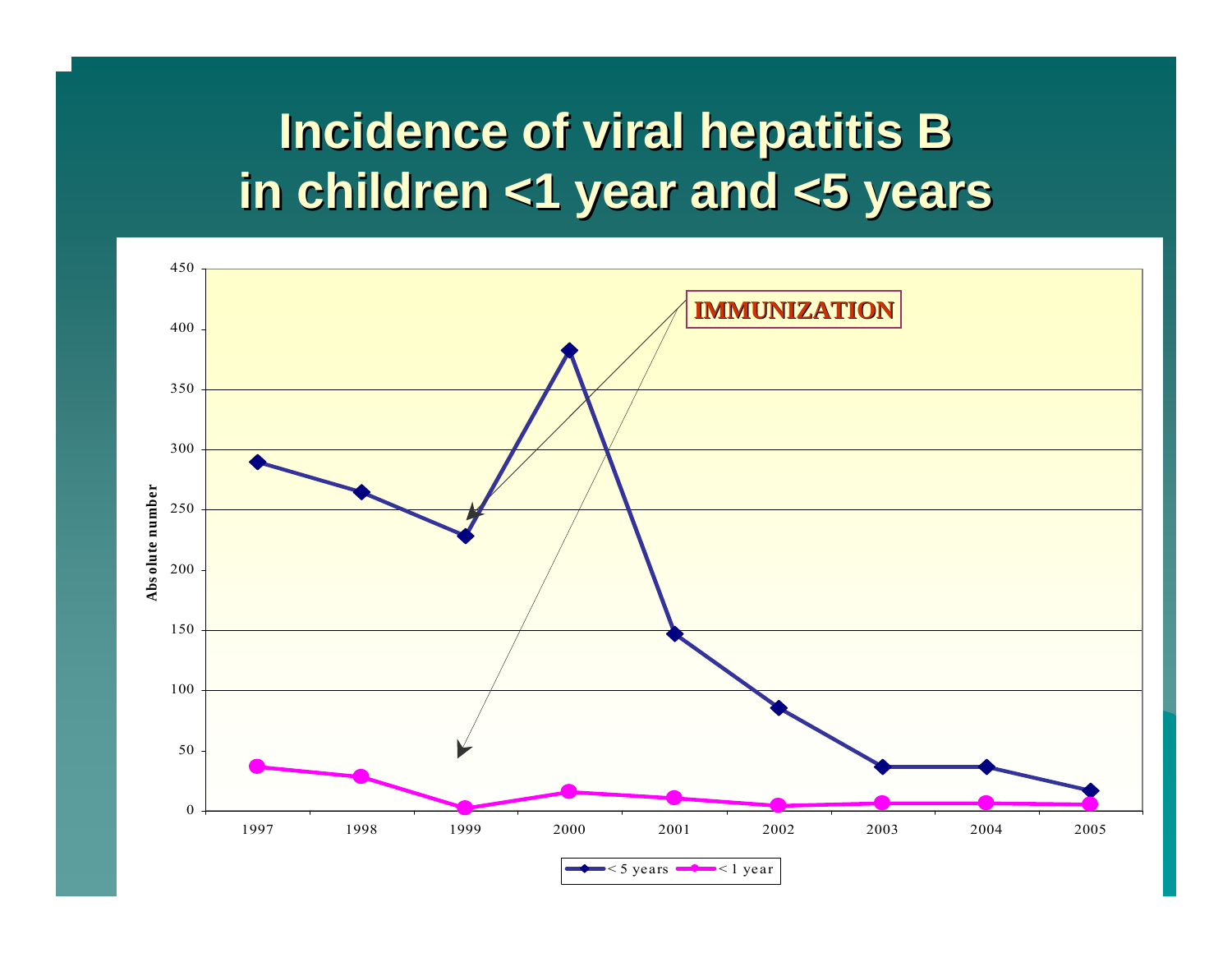# Case fatality due to viral hepatitis B in  $children < 5$  years

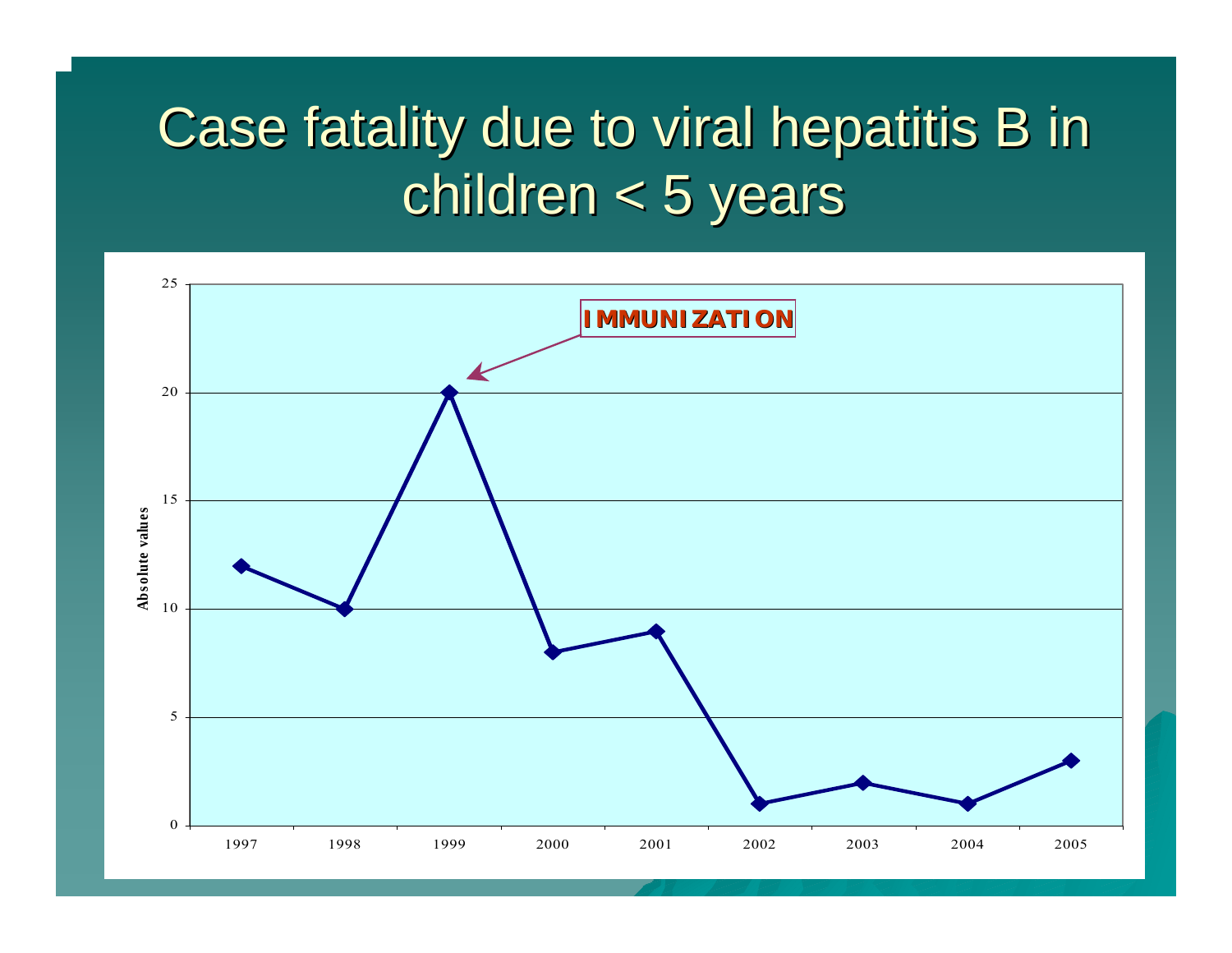#### **Incidence of viral hepatitis B distributed by age** according to sentinel surveillance data, 2000-2003

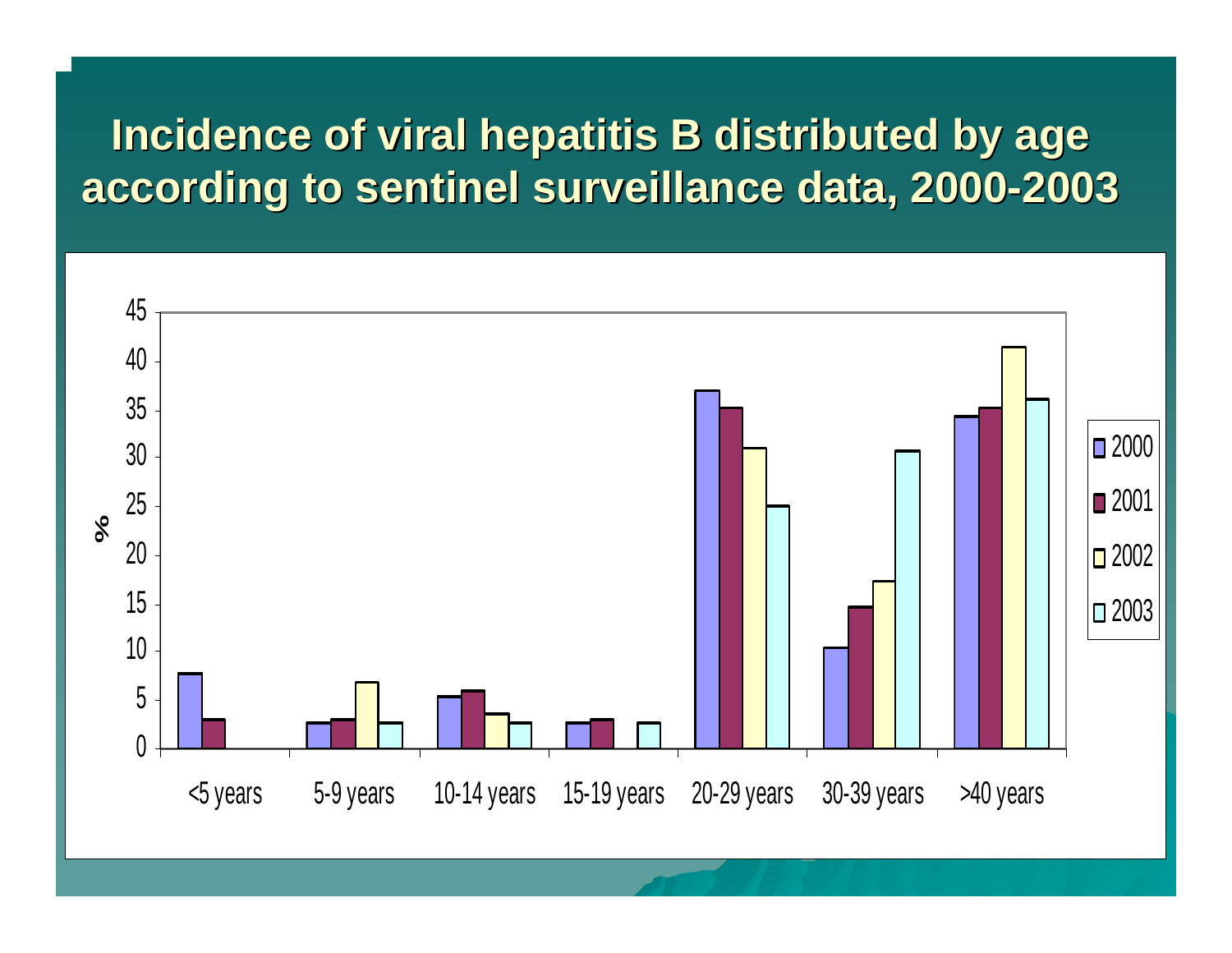# **Challenges**

 $\triangle$  Inadequate financing

 Need for hepatitis B immunization of Need for hepatitis B immunization of adolescents (aged 14-16 years) and risk groups (health care workers, laboratory technicians, etc.)

 $\rightarrow$  Diagnosis of viral hepatitis B

 $\rightarrow$  Cold chain improvement

 $\rightarrow$  Training of health personnel in hepatitis B control hepatitis B control